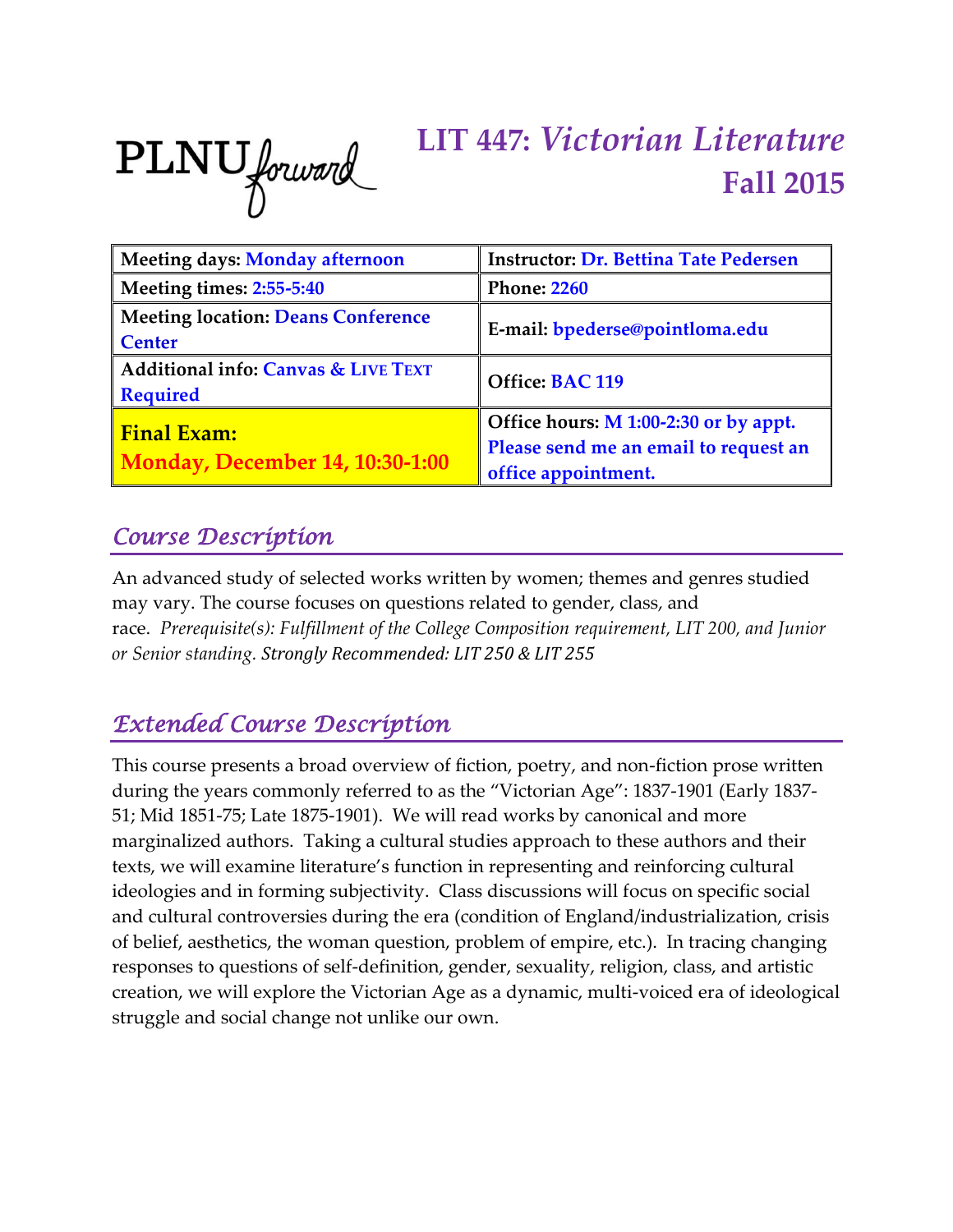# *Student Learning Outcomes*

#### **Program Learning Outcomes**

*Students who complete the program will be able to:*

- 1. Integrate their literature studies with ongoing reflection and hospitable engagement with a diverse world.
- 2. Identify and articulate characteristics and trends of diverse literatures and historical periods: dates, styles, authors, and canon formation.
- 3. Develop and support close readings of texts using literary theory and terminology.
- 4. Articulate the difference between a traditional pedagogical and a modern linguistics notion of language.
- 5. Employ strong research, rhetorical, literary, and analytical skills in their writing.
- 6. Present literary analysis to formal audiences, demonstrating strategies for audience engagement and oral communication of written work.

#### **Course Learning Outcomes**

*Students will be able to:*

- 1. Closely read (comprehension, analysis) and critically analyze (analysis) texts in their original languages and/or in translation. **(PLO 2,3, 5)**
- 2. Recall (knowledge), identify (knowledge), and use (application) fundamental concepts of literary study to read and discuss texts
	- a. Standard literary terminology
	- b. Modes/genres of literature
	- c. Elements of literary genres
	- d. Literary periods (dates, writers, characteristics, and important developments)
	- e. Contemporary critical approaches
	- f. Extra-literary research **(PLO 2, 3, 5)**
- 3. Analyze (analysis) the social, cultural, ethnic, gendered, and/or historical contexts of the works and their authors, and connect (synthesis, evaluation) the texts with their own lives. **(PLO 1)**
- 4. Create (synthesis, evaluation) detailed and informed textual analysis of literary works employing secondary sources and applying concepts of literary study and literary theory. **(PLO 3, 4)**

### *Course Credit Hour Information*

This class meets the Carnegie Unit minimum requirement of 750 minutes of instructional time + 1500 minutes of out-of-class work per 1 unit of credit. Specific details about how the class meets these requirements are included here in the course syllabus.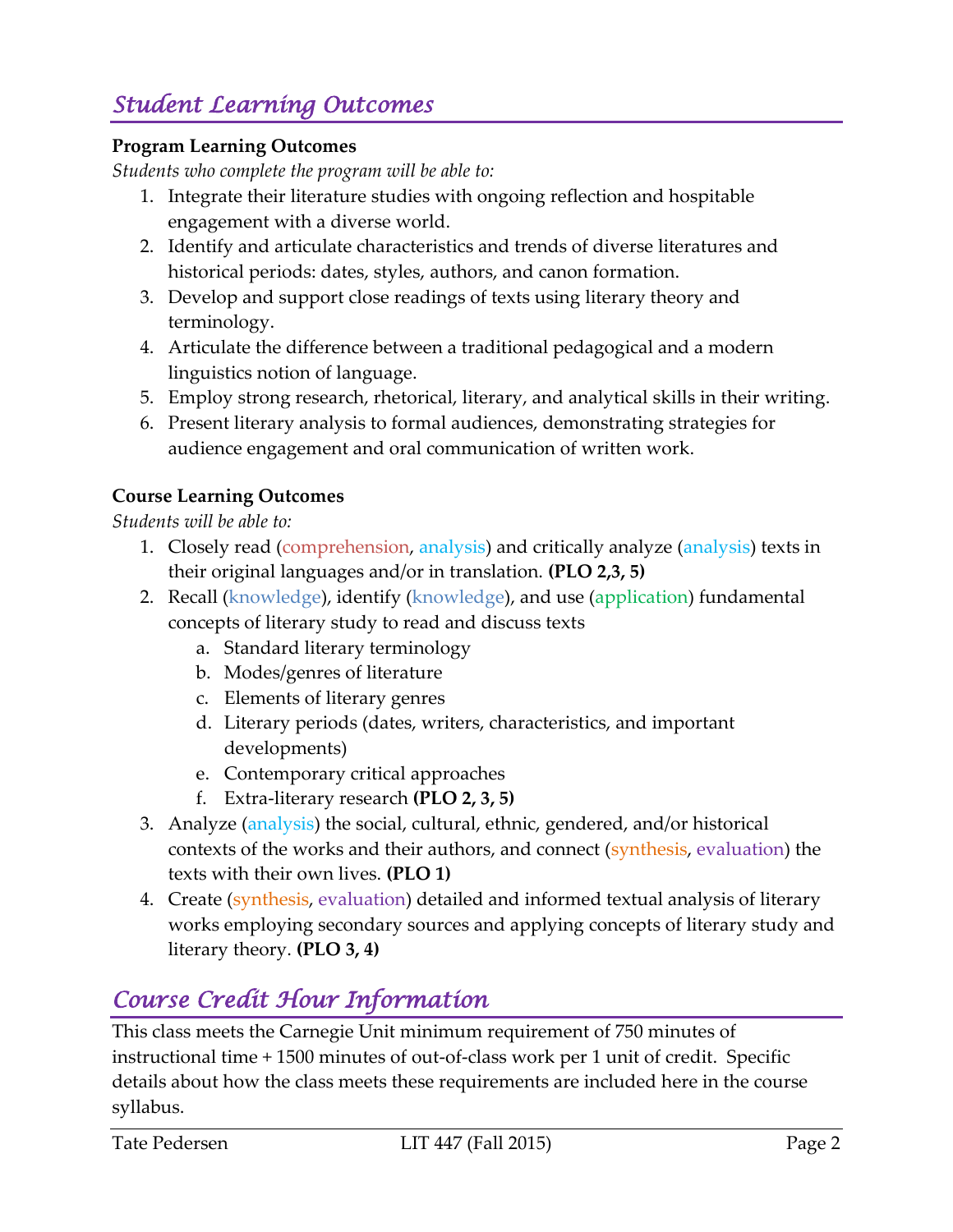# *Required Texts*

Mermin, Dorothy & Herbert Tucker. *Victorian Literature: 1830-1900*. Harcourt. Broomfield, Andrea. *Prose by Victorian Women: An Anthology*. Garland Publishing, Inc. Gaskell, Elizabeth. *Mary Barton*. Broadview. Haggard, S. Rider. *King Solomon's Mines.* Broadview. Wilde, Oscar. *The Picture of Dorian Gray*. Broadview.

### *Recommended Texts*

Gibaldi, Joseph. *MLA Handbook for Writers of Research Papers*. 7 th edition Harmon & Holman. *A Handbook of Literature*. Mitchell, Sally. *Daily Life in Victorian England*. Pollard, Arthur, ed. *The Penguin History of Literature: The Victorians*. Penguin. Hamilton, Susan, ed. *Criminals, Idiots, Women, & Minors: Victorian Writing by Women on Women*. Broadview.

### *Resources on the Web*

THE VICTORIAN RESEARCH WEB [\(http://victorianresearch.org/](http://victorianresearch.org/)) THE VICTORIAN WEB [\(http://www.victorianweb.org/](http://www.victorianweb.org/) ) VICTORIAN LITERARY STUDIES ARCHIVES [\(http://www.lang.nagoya](http://www.lang.nagoya-u.ac.jp/~matsuoka/Victorian.html)[u.ac.jp/~matsuoka/Victorian.html](http://www.lang.nagoya-u.ac.jp/~matsuoka/Victorian.html)) THE GASKELL WEB [\(http://www.lang.nagoya-u.ac.jp/~matsuoka/Gaskell.html](http://www.lang.nagoya-u.ac.jp/~matsuoka/Gaskell.html) ) VICTORIAN WOMEN WRITERS PROJECT [\(http://www.indiana.edu/~letrs/vwwp/](http://www.indiana.edu/~letrs/vwwp/)) HOMES OF VICTORIAN AUTHORS [\(http://www.oscholars.com/TO/Appendix/Shrines/Shrines.html\)](http://www.oscholars.com/TO/Appendix/Shrines/Shrines.html)

### *Course Evaluation & Grades*

Your grade will be based on the quality of your work in the following areas:

| • Analyses, Contexts, Connections Papers/Pres 25% |     |
|---------------------------------------------------|-----|
| $\bullet$ Midterm Exam                            | 25% |
| $\bullet$ Final Exam                              | 25% |
| • Major Analytical Paper                          | 25% |

Your work will not be graded on a curve.

- **A** indicates exceptional work (roughly 20% of students normally achieve this level)
- **B** indicates good work (roughly 30% of students normally achieve this level)
- **C** indicates average work
- **D** indicates minimally passing work
- **F** indicates unsatisfactory work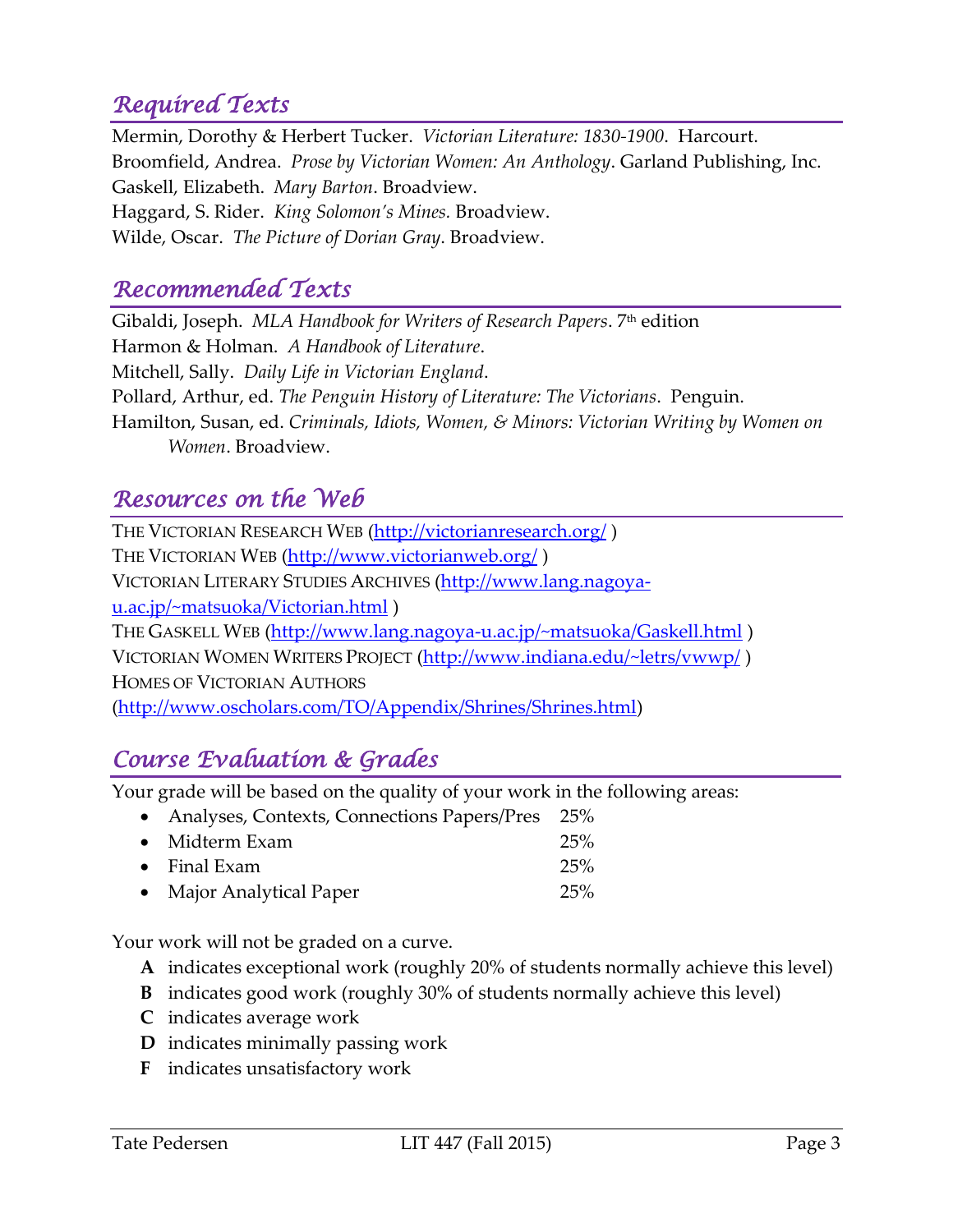Analyses and Context Papers will be graded on a pass/fail basis using

- $\checkmark$  + (*Exemplary*: roughly corresponds to an A)
- (*Good*: roughly corresponds to a B)
- $\checkmark$  (*Acceptable*: roughly corresponds to a C)

The following scale will be used:

93-100% A 90-92% A-88-89% B+ 83-87% B 80-82% B-78-79% C+ 73-77% C 70-72% C-68-69% D+ 63-67% D 60-62% D-0-59% F

# *University Requirements & Policies*

Please see the University Catalog [\(http://catalog.pointloma.edu/index.php\)](http://catalog.pointloma.edu/index.php) and University and LJML Department Policies Document (**LJML [Department](http://www.pointloma.edu/sites/default/files/filemanager/Literature_Journalism__Modern_Languages/LJML_Department_Syllabus_Statments_final_2015-16.pdf) Syllabus [Statements](http://www.pointloma.edu/sites/default/files/filemanager/Literature_Journalism__Modern_Languages/LJML_Department_Syllabus_Statments_final_2015-16.pdf) 2015-2016**)

**1. ATTENDANCE:** Your regular and punctual attendance *and* active, informed participation in our class sessions is essential to your learning and to the vibrancy of our class time together. Please read the [Class Attendance](http://catalog.pointloma.edu/content.php?catoid=18&navoid=1278#Class_Attendance) section of your *PLNU Catalog,* carefully (see link above). It indicates that if students miss more than 10 percent of class meetings (approx. 4 for a MWF course and 3 classes for a TTH course), faculty members may file a written report which may result in deenrollment from the course. If students miss more than 20 percent of class meetings (approx. 8 for a MWF course and 6 classes for a TTH course), students may be deenrolled without notice. De-enrollment may have serious consequences on residence, athletic, and scholarship requirements; it may also necessitate a reduction or loss in a student's financial aid. **DROPPING CLASS:** If you do decide to drop the course for any reason, please let me know by email, voice mail, note, or conversation so that I can officially remove you from my grade roster and class lists—and not worry about what has happened to you. I'd like you to make such decisions/communications during the first four weeks of classes.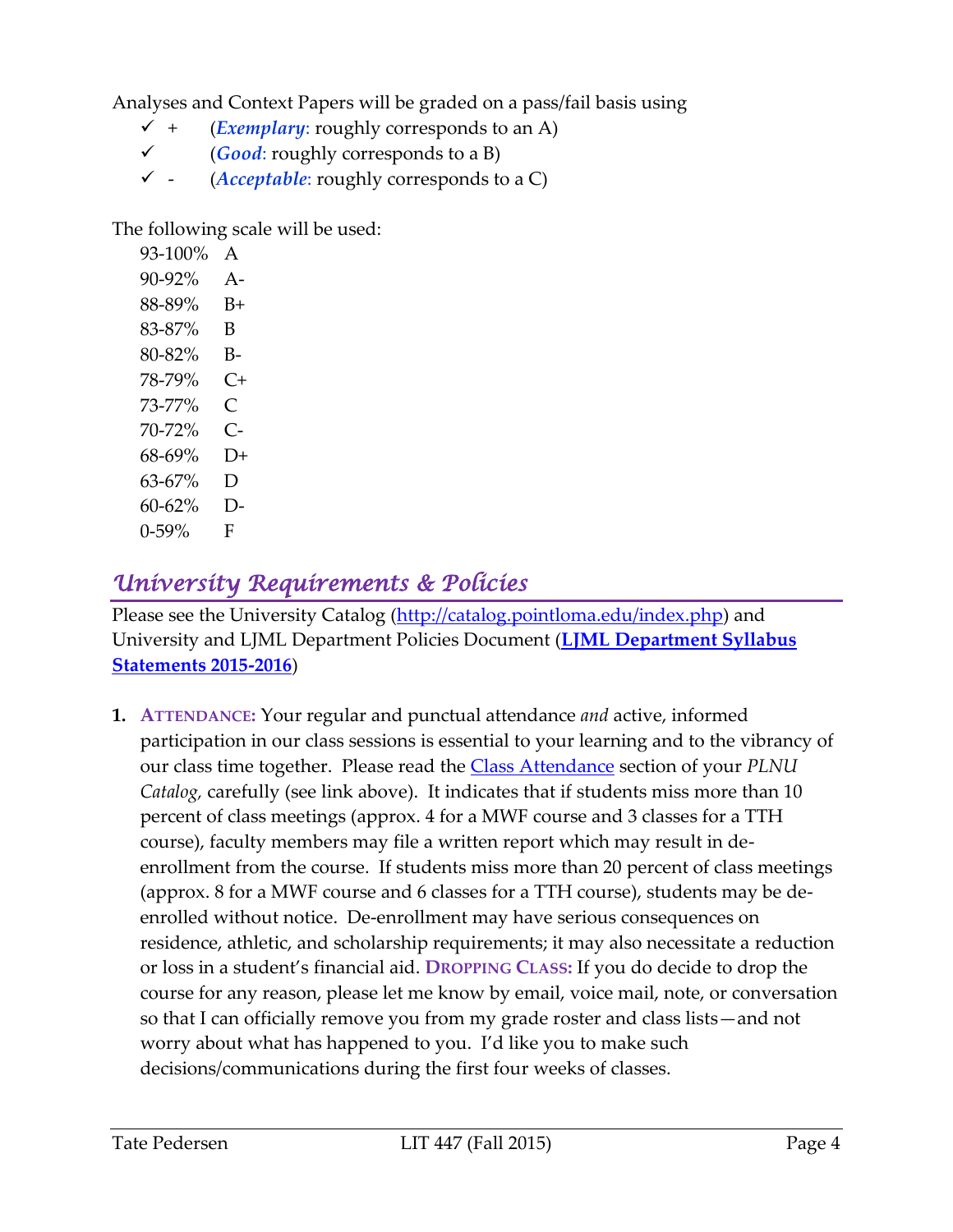**2. FINAL EXAMINATIONS: (**Final Exam Schedule [2015-2016](http://www.pointloma.edu/sites/default/files/filemanager/Academic_Affairs/Schedules/Final_Exam_Schedule_2015-2016.pdf)**)** Final Examinations are the culminating learning event in a course, and they are scheduled to take into account all the different courses and departments across the university. The exam schedule varies from year to year. The final examination schedule is posted on the Class [Schedules](http://www.pointloma.edu/experience/academics/class-schedules) site. You are expected to arrange your personal affairs to fit the examination schedule. In the rare case that you may be scheduled for more than three (3) final examinations on the same day, you may work out an alternate time for one of your exams with your professors. This is the <u>only</u> university-sanctioned reason for taking a final exam at a time other than the officially scheduled time for the exam. Please confirm your final examination schedule the first week of classes, and schedule those exam times into your daily planners and calendars now. If you find that your final exam schedule is the one described above, please meet with your professors as soon as possible so that they may help you to make alternative arrangements for taking your exams. Department chairs/school deans and college deans need not be involved in the process of making this accommodation.

# *Course Requirements, Policies & Guidelines*

**1. Live Text Accounts:** If you do not already have a Live Text account, please email Stephanie Lehman to set one up. You will need this account for some of your work in this class and for your Senior Portfolio as well.

#### **2. Class Participation:**

- a. *Read and reflect!* The quality of your course experience will be directly related to your completing the assigned reading, your thoughtful reflection on the readings, and your engaged participation in the community of readers that our class will become. The quality of our daily discussions depends almost entirely upon you. Your contribution in many forms is invaluable to all of us in this community of readers: questions you have about the text and/or its implied meanings, confusions about things you don't understand in the texts, literary terms and ideas that you are understanding in a new way, ideas you have about how this text speaks to our contemporary lives, perspectives about what spiritual impacts the texts may have on you or those you love and care about, connections you see between this literature and the other texts you are studying and experiencing in your major.
- b. *Mark up your texts!* Your success in understanding and making meaning of the texts we read will be directly related to your deliberate marking of your texts with your own shorthand notes.
- c. *Share your thoughts!* Contributing to and leading class discussions in your opportunity to show your preparation of the assigned readings and the ways the literature is meaningful to you. The impact of these readings on your lives,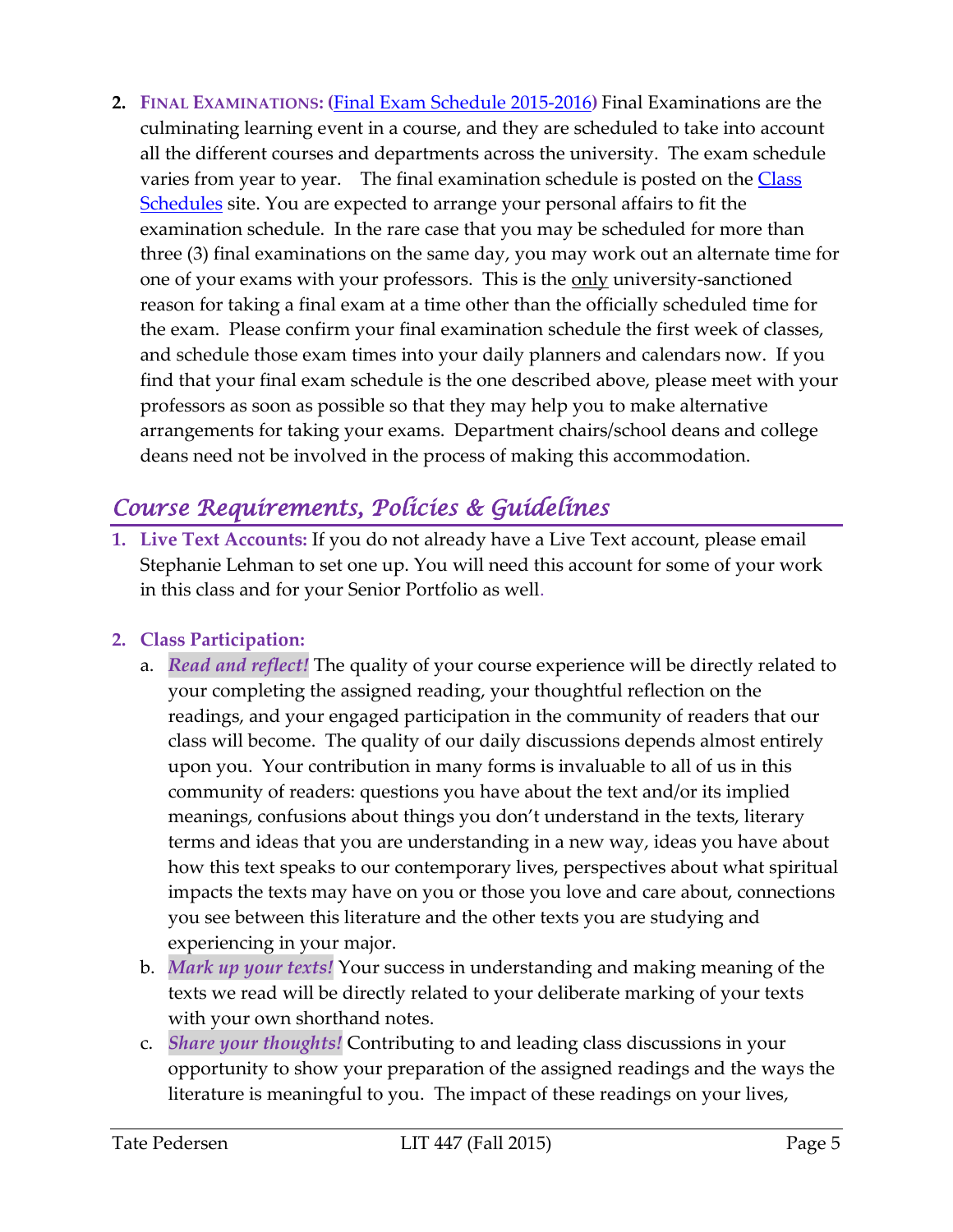intellectual development, and our discussions together is the heart of the matter—and more important in the long run than grades, but your grades are shaped by the quality, the quantity, and (to some degree) the comparative merit, of your engaged participation in class discussions.

#### **3. Class Sessions, Preparation, Materials, Assignments, and Technology:**

- a. All course textbooks must be in your possession before the required class sessions on those books. Sharing course textbooks is not recommended especially during class sessions. No exemptions from quizzes or other required/graded work will be granted because you do not have course texts.
- b. Using your laptop or electronic reader during class is fine as long as you are doing so for class purposes *only*; otherwise, all electronics must be muted and stowed for the entire class period.
- c. Completion of all assignments is required, and passing the course will be difficult without doing so. Readings and written responses must be prepared in advance of the date scheduled/due and of sufficient length and quality to meet the assignment's requirements and intents. Missed work (quizzes and written responses) may be made up only in truly extenuating circumstances and only if you and I have had a conversation about your situation. No make-up work will be given for missed work.
- d. Late assignments will not be accepted either in person, by delivery, or in my mailbox (unless you and I have communicated prior to the deadline about extenuating circumstances).
- e. It is your responsibility to see to it that I receive your work.
- f. Always keep multiple disc copies and hardcopies of your work on hand so that you can provide duplicate copies if you need to.
- g. Handwritten assignments are never acceptable (unless so specified).
- h. You may be requested to attend office hours with the professor if a need arises.
- **4. Classroom Decorum:** Please manage your electronic devices and print materials appropriately and with consideration for others—see 3b above. Please dress in appropriate academic attire out of consideration for others in our class. I do reserve the right to ask you to leave the classroom if I believe your attire to be offensive and/or an obstacle to a positive learning and teaching environment**.**
- **5. Writing:** You will write **Context Papers, Analyses,** and **Personal Connection Responses** for assigned readings (or viewings) as well as a **Major Analytical Paper** that explores a course text through research and literary theory. Please follow all oral, written, or Canvas/Live Text instructions given for written assignments carefully. In some cases you will also make formal class presentations of your work.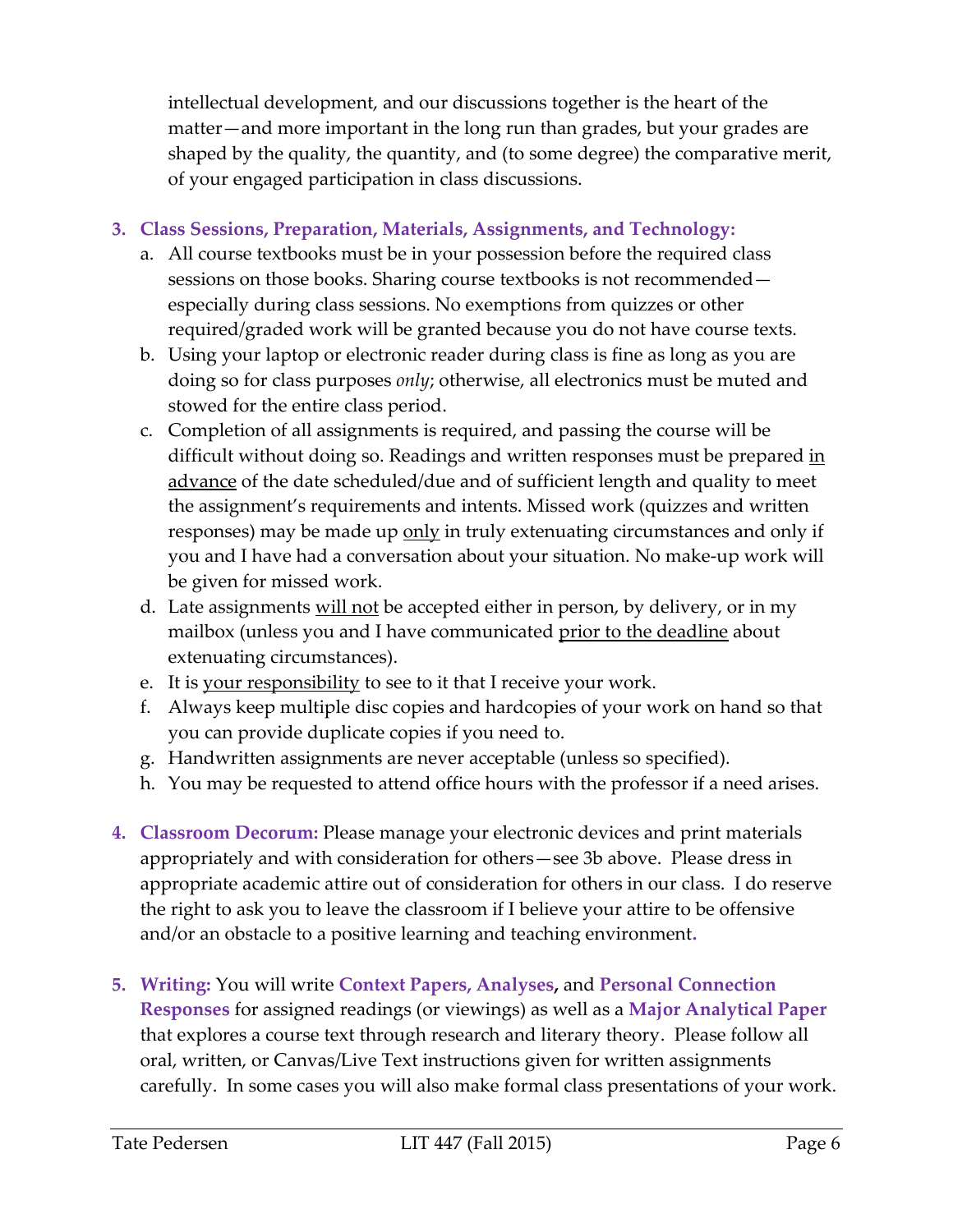- **6. Quizzes:** You may be given impromptu quizzes on the assigned readings. Typically quizzes may not be made up or excused unless you are absent for a university sponsored activity (concert tour, sporting competition, debate tournament, etc.). Please notify me in advance if you will be missing a class session/quiz for such a reason.
- **7. Exams:** Each of you will complete a midterm and a final exam.
- **8. Digital Sites:** You are responsible for checking your *PLNU gmail*, *Canvas*, and *Live Text* accounts regularly for electronic messages from me (and sometimes from your classmates). You are fully accountable for all course material, announcements, communications that are distributed via these electronic platforms; and I will send messages only to these sites. Final papers must be submitted on Live Text. Please let me know if you encounter any technical problems with these digital sites.
- **9. Extenuating Situations & Grades:** No "Incomplete" grades will be assigned unless extenuating circumstances (e.g., death in the family, automobile accidents, hospitalization) prevail. If you find yourself in such a situation, please contact me immediately. Also please submit any necessary and valid documents to help clarify and document your situation (e.g., doctor's letter on letterhead, funeral service program, police report, etc.). I am happy to help you in these difficult situations as best I can.

### *Personal Connections Response*

You will be asked to consider the Victorian texts we read and the ways in which they connect to the author's life and with our own times. In reflecting on the social, cultural, philosophic, moral, ethical, and aesthetic dimensions that you see expressed in these texts, please consider the following questions:

- 1. What experiences in the author's life or what Victorian cultural currents seem particularly important to what is expressed in this Victorian text and why?
- 2. What seems surprisingly relevant to our own times in this Victorian text?
- 3. Which modern problems confronting us today are already surfacing in this Victorian literature?
- 4. What concerns expressed by the Victorians we are reading could be said of our contemporary situations today?
- 5. What in this Victorian literature and the world view it expresses seems to be something we should still care about today?
- 6. What do you wish modern people, including world leaders, would learn from reading this Victorian literature?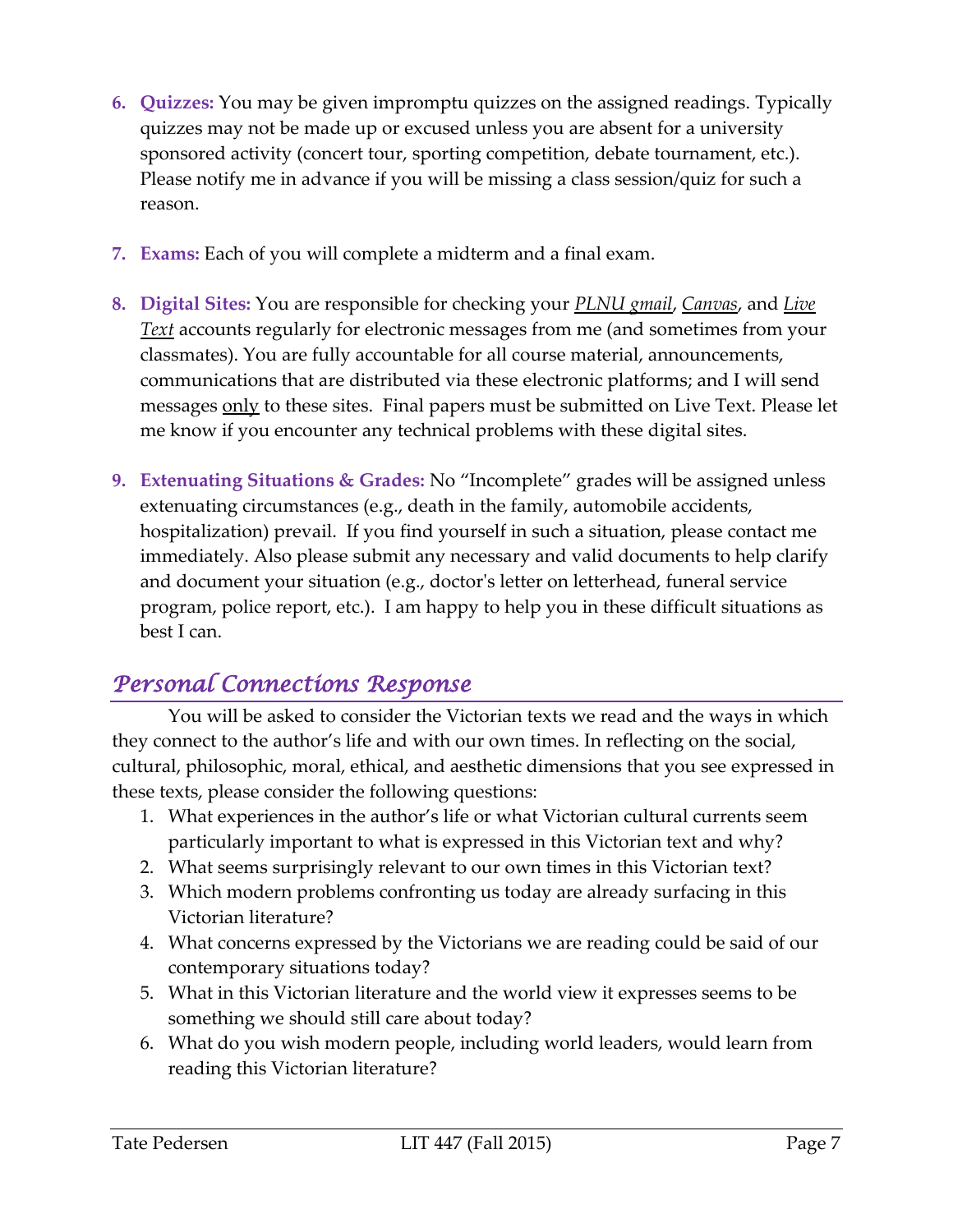# *Analyses*

You will be asked to write and share discussion responses to the five prompts below—*GENRE, VOICE/PERSPECTIVE, VICTORIAN ISSUES & OPPOSITIONS, LITERARY ARTISTRY, CRITICAL THEORY & CULTURAL CONNECTIONS*. Since this is a small upper-division literature class you'll be co-leaders of class discussion by sharing your thoughts about each of these aspects of the works we read. The analyses I ask you to turn in for grading should be point-first (thesis), clearly structured (reasons), and analytical (evidence). Class comments on your analyses can also help you to improve those analyses.

When you read through these works, keep the following prompts in mind. Let them provoke reflection and careful investigation. They are suggestive, not prescriptive, so focus on the characteristic features of the prompts that suit the work. Some frames of analysis will work better for certain works than for others. Please note those differences so we can talk about them together. Adding notes to your formal and informal analyses during class discussions is a great strategy for learning that lasts.

- 1. *GENRE*: how would you classify the work: 1) fiction, non-fiction, poetry, drama; 2) what kind of fiction, non-fiction, poetry, or drama (e.g., gothic, manifesto, social realism, local color, stream-of-consciousness, didactic, domestic, sentimental, bildungsroman, künstlerroman, lyric, narrative, ballad, sonnet, meditation, epic, tragedy, comedy, etc.); 3) in what ways does the genre establish, complement, or complicate the thematics, effects, and/or intent(s) of the work?
- 2. *VOICE/PERSPECTIVE:* (who narrates this story, what voice speaks this poem, or who makes this argument? is s/he a character, critic, speaker, lecturer, and what is her/his relation to the topic(s) addressed? how would you classify the narrative voice of the fiction: first-person, third-person, limited omniscient, omniscient? how would you describe the narrator's or speaker's voice: intrusive, consistent, multiple, prominent, reliable, etc.?) what is the perspective (or worldview) of the voice? what is the tone (author's attitude toward the subject matter)? what does the voice suggest about the author, the times, and the literary conventions of the day?
- 3. *VICTORIAN ISSUES & OPPOSITIONS*: what are the important Victorian issues (*Condition of England, Woman Question, Role of Empire*, etc.) presented and how (in what light, to what ends) does this work represent or deal with them? what social bodies or groups (men, women, youths, children, fathers, mothers, educators, merchants, politicians, clergy, upper class, middle class, working class, etc.) are depicted and in what light? what are their traits or characteristics? what constitutes an ideal member of these groups? what roles or work do members of these groups take up? in what ways are their activities gendered, classed, racialized, politicized? what boundaries are transgressed or upheld and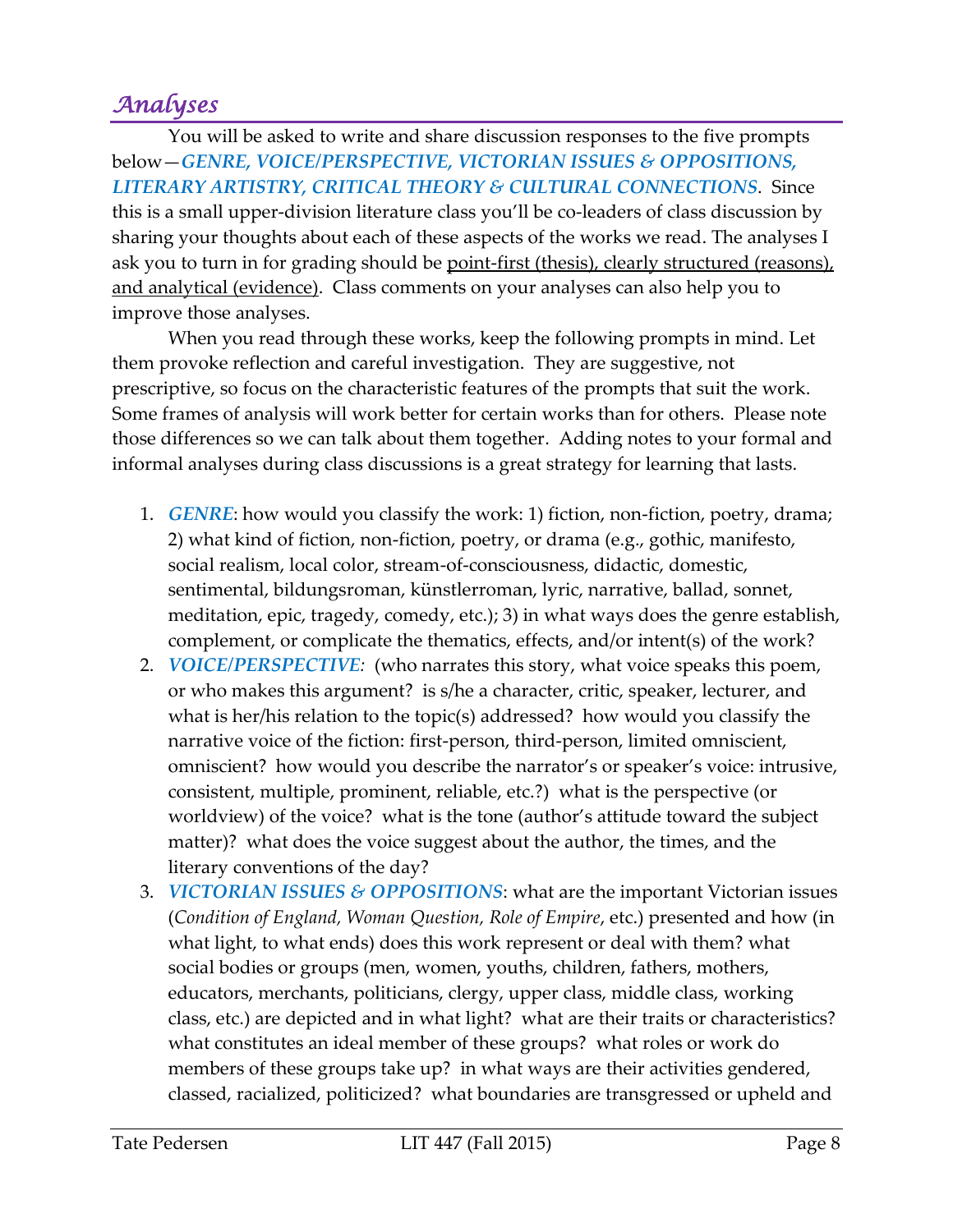at what cost/consequence? how are individuals and/or specified roles treated/stigmatized/elevated? what is significant about a person's place in or relationship to certain groups?

- 4. *LITERARY ARTISTRY*: what is the work's structure (parts, sections, patterns)? what is interesting, noteworthy, problematic about the way the work is mapped out? what is the work's overall style (language, diction, vocabulary, dialect, imagery, description, etc.—formal, erudite, colloquial, lyrical, poetic, journalistic, etc.)? what rhetorical/poetic devices or literariness do you see in the piece (allusion, literary or high culture references, metaphoric language, imagery, symbolism, insertion of other artistic texts or literary forms, etc.)? what are some of the effects of the style on the content and messages of the work? what connections or contributions, if any, do you think this work makes to the Victorian discussion of aesthetics (function of art in Victorian society)?
- 5. *CRITICAL THEORY & CULTURAL CONNECTIONS*: what critical approaches are you using to read this work: formalist, reader response, psychoanalytical, Marxist, feminist, gender theory, structuralist, deconstructionist, cultural poetics; post-colonial? why do those approaches seem suitable and productive in reading this work? what are the key questions and issues these approaches offer for this work? what key questions and issues do the approaches you are using overlook or fail to address adequately? what application do you see to our current society/global context and its issues? how does the theory help you read the text closely?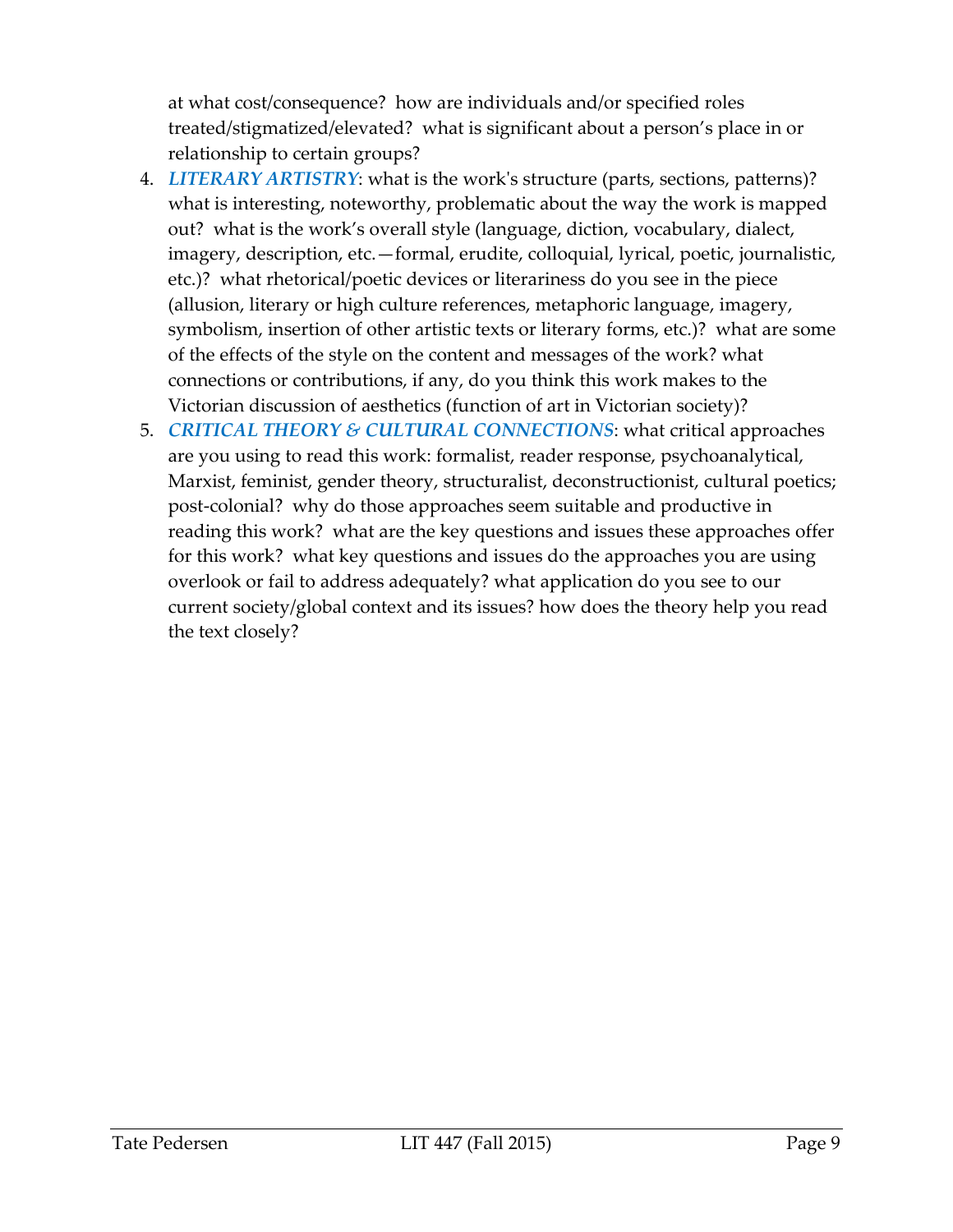# *Historical & Cultural Contexts Papers/Presentations*

There are five Historical and Cultural Contexts sections in your Mermin and Tucker text. These sections correspond to and will orient us to the major issues of the Victorian Period. Our cultural studies approach to Victorian literature will be significantly shaped by these issues, and we will see writers addressing these issues in many different ways.

On the first day of class, we will work our way through a discussion of these four questions to see how they might be addressed. We will then determine which of the remaining four sections will be yours to present to the class. You will present your written responses to the questions below and help lead our class session of that issue.

- 1. What do these readings teach you about this issue—what did you learn about the issue? Include both overview and specific references in your response.
- 2. What seem to be the primary concerns these Victorians have about this issue why do they care and how did you pick this concern up in the readings? How does the level of concern vary from one author to the next, or how do the authors seem to be talking back to one another?
- 3. What specific two or three follow-up questions do you want us to consider about this issue?
- 4. What Victorian texts you read in LIT 255 (or elsewhere) connect to this issue and these readings, and how did these connections help further your understanding of these readings and the key issue?

# *Schedule of Readings, Discussion & Assignments*

#### **WEEK ONE**

Sept 1 Class Introduction: Policies & Syllabus; Assignments *The Condition of England* (Mermin & Tucker pp. 3-39)

> Thomas Carlyle from *Signs of the Times*, from *Chartism*, from *Past and Present—*"Gospel of Mammonism" (Mermin & Tucker pp. 164-74, 190-92) John Ruskin, from "The Storm-Cloud of the Nineteenth Century" (Mermin & Tucker pp. 634-41)

#### **WEEK TWO**

Sept 8 Gaskell *Mary Barton* Appendices C, D, E (pp. 518-586) Clementina Black "The Coercion of Trade Unions," "What is a Fair Wage?" & "The Dislike to Domestic Service" (Broomfield pp. 599-624) William Morris "How I Became a Socialist" (Mermin & Tucker pp. 878-79, 897-899)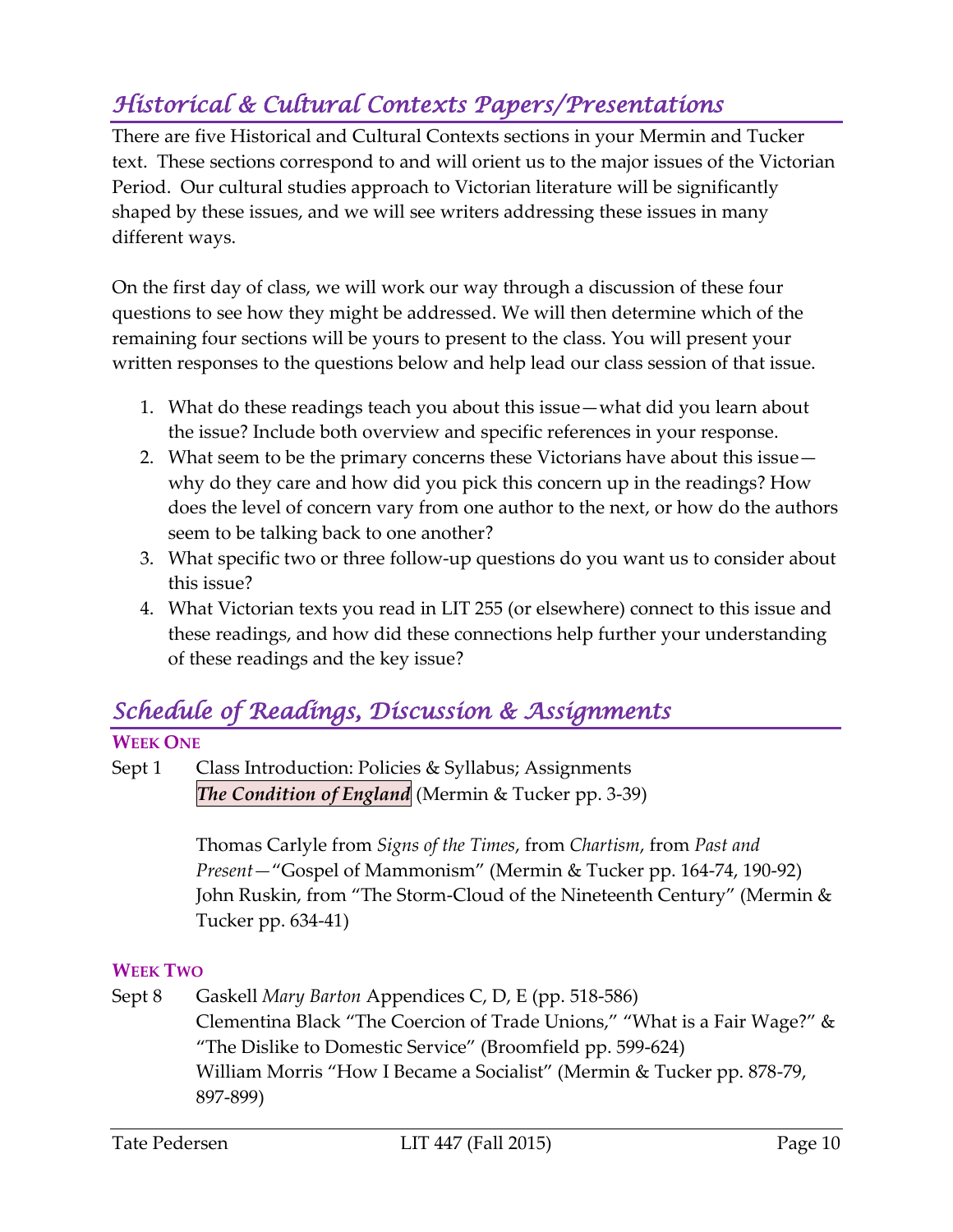#### **WEEK THREE**

Sept 14 Gaskell *Mary Barton* (pp. 29-251)

#### **WEEK FOUR**

Sept 21 Gaskell *Mary Barton* (pp. 252-483); *Analysis Due*

#### **WEEK FIVE**

Sept 28 *Faith, Doubt, and Knowledge* (Mermin & Tucker pp. 41-80) & Contexts Paper

John Henry Newman from *The Tamworth Reading Room* (1841, 1872), *Apologia Pro Vita Sua* (1864) (Mermin & Tucker pp. 221-231, 239-256)

#### **WEEK SIX**

Oct 5 Alfred Tennyson *In Memoriam* (1850) (Mermin & Tucker pp. 380-382, 409-446) Charles Darwin from *On the Origin of Species* (1859), from *The Descent of Man* (1871, 1877), from *Autobiography* (1887, 1958) (Mermin & Tucker pp. 488-89, 501-13)

#### **WEEK SEVEN**

Oct 12 John Stuart Mill from *A Crisis in My Mental History, One Stage Onward* (1873) (Mermin & Tucker pp. 297-298, 332-337); Matthew Arnold "The Buried Life" (1852), "Dover Beach" (1867), (Mermin & Tucker pp. 702-704, 710-711, 720); Frances Power Cobbe *Life of F. P. Cobbe* (Mermin & Tucker pp. 763, 768-772) *Personal Connection Response Due* **TAKE-HOME MIDTERM Assigned**

#### **WEEK EIGHT**

Oct 19 Christina Rossetti "A Better Resurrection," "Good Friday," "The Lowest Place," "A Christmas Carol," "Paradise," "O Lord, when Thou didst call me," "Where their worm dieth not," "Lord, grant us calm," from *Seek and Find*, from *Called to Be Saints* (Mermin & Tucker pp. 843-844, 858-859, 860-862, 868, 869-872) Emily Bronte All selections (Mermin & Tucker pp. 600-607)

**TAKE-HOME MIDTERM Due**

#### **WEEK NINE**

Oct 26 *Gender and Sexuality* (Mermin & Tucker pp. 81-103) & Contexts Paper

Elizabeth Barrett Browning *Sonnets from the Portuguese*, from *Aurora Leigh*, and letters (Mermin & Tucker pp. 338-339, 351-359, 359-372, 378-379); Florence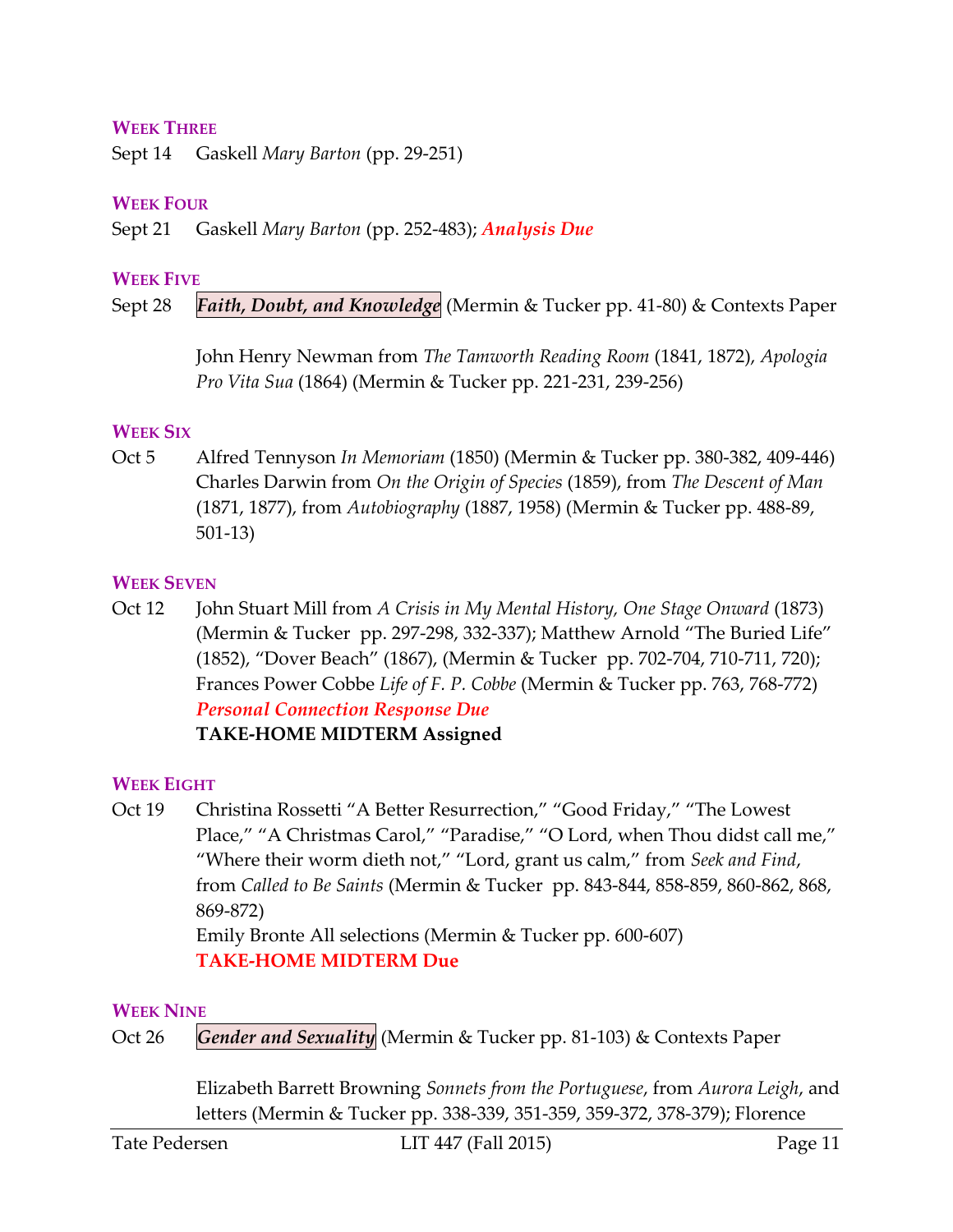Nightingale from *Cassandra* (Mermin & Tucker pp. 685-691) ; *Analysis Due (one Barrett Browning sonnet)*

### **October 23 Fall Break**

#### **WEEK TEN**

Nov 2 Harriet Martineau *Society in America*, "Section VII: Political Non-Existence of Women" (Mermin & Tucker pp. 269-271; also in Broomfield pp. 33-36, 71-75) Helen Taylor "Women and Criticism" (Broomfield pp. 449-62; also in Hamilton pp. 247-55);

> Frances Power Cobbe "Wife-Torture in England" (Broomfield pp. 231-33, 291- 333)

John Stuart Mill *The Subjection of Women* (Mermin & Tucker pp. 313-321; optional reading if you have already read this in LIT 255)

#### **WEEK ELEVEN**

Nov 9 Eliza Lynn Linton "The Girl of the Period," "Nearing the Rapids" "The Modern Revolt," "The Wild Women: As Politicians," and "The Wild Women: As Social Insurgents" (Hamilton pp. 172-76, 177-87, 188-97, 198-208; Broomfield pp. 351-360)

Mona Alison Caird "The Morality of Marriage," "A Defence of the So-Called 'Wild Women'" (Hamilton pp. 271-86, 287-307; Broomfield pp. 625-53) Sarah Grand "The New Aspect of the Woman Question," "The New Woman and the Old" (Broomfield pp. 655-76); *Personal Connection Response Due*

#### **WEEK TWELVE**

Nov 16 *The Function of Poetry* (Mermin & Tucker pp. 131-153) & Contexts Paper

Dante Gabriel Rossetti from *The House of Life: A Sonnet Sequence*, from "The Stealthy School of Criticism" (Mermin & Tucker pp. 800-801, 812-819) John Ruskin from *Stones of Venice*: "The Nature of Gothic" (1853), from *Unto This Last*: "The Veins of Wealth" (1860, 1862), and from "Traffic" (1866) (Mermin & Tucker pp. 608-09, 613-622, 622-27, 627-34)

#### **WEEK THIRTEEN**

Nov 23 John Stuart Mill from *What Is Poetry?* (1833) (Mermin & Tucker pp. 298-301) Matthew Arnold "The Function of Criticism at the Present Time" (1864, 1865) (Mermin & Tucker pp. 727-739), from *Culture and Anarchy* (1869) (Mermin & Tucker pp. 739-757), from *The Study of Poetry* (1880) (Mermin & Tucker pp. 757-762)